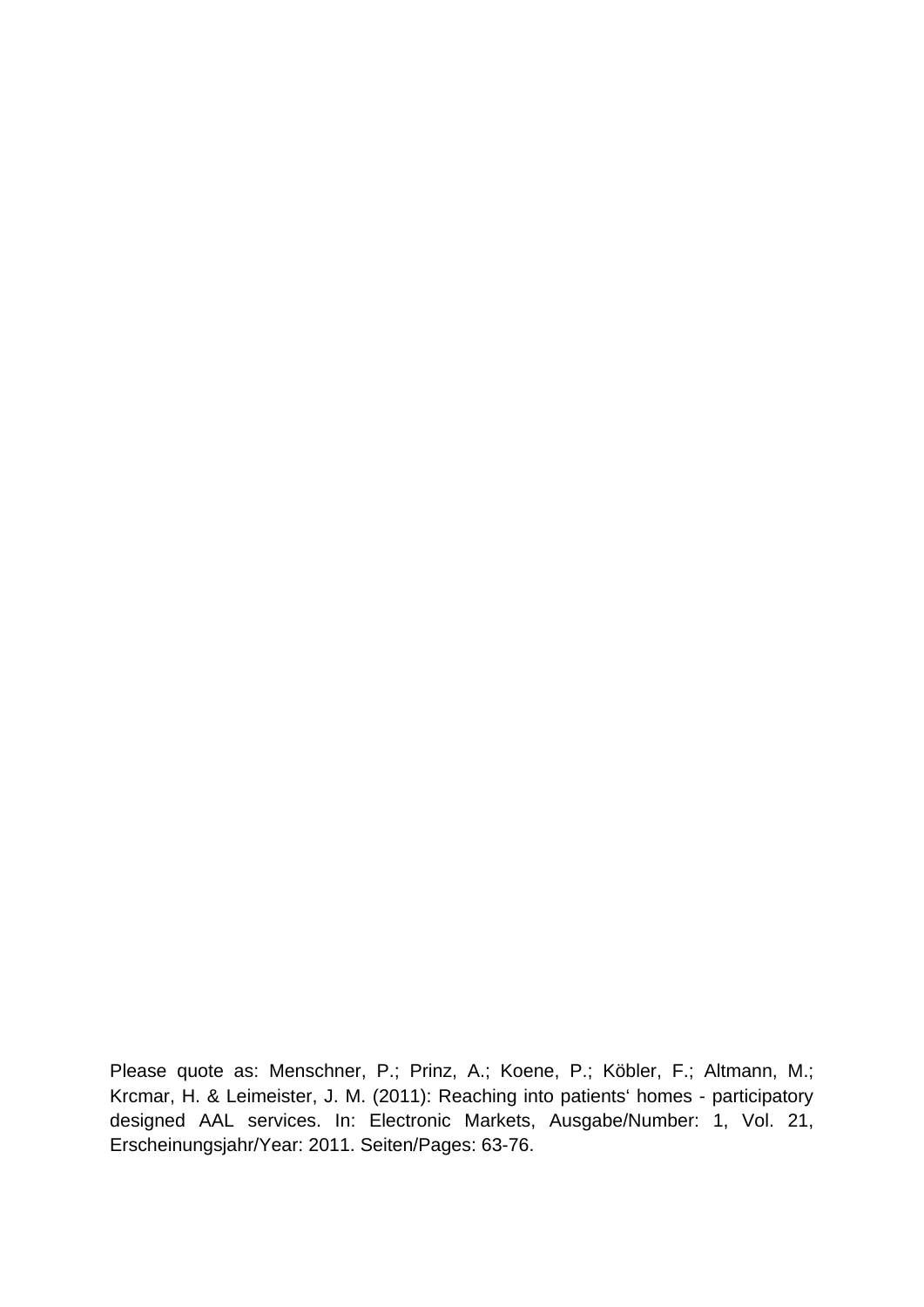GENERAL RESEARCH

# Reaching into patients' homes – participatory designed AAL services

The case of a patient-centered nutrition tracking service

Philipp Menschner • Andreas Prinz • Philip Koene • Felix Köbler • Matthias Altmann • Helmut Krcmar • Jan Marco Leimeister

Received: 27 March 2010 /Accepted: 17 January 2011 / Published online: 8 February 2011  $\oslash$  Institute of Information Management, University of St. Gallen 2011

Abstract Ambient Assisted Living (AAL) offers possibilities for promising new IT-based health care services that are resulting in new challenges for its design process. We introduce a novel approach for engineering AAL services (AALSDA) which combines methods from service engineering and participatory design. We demonstrate this approach by developing and implementing an electronic data capture system, NuTrack, for self-reporting of nutrition status. The approach uses different concepts for AAL service design and delivery: service engineering for standardizing and structuring service processes, reasonable IT-support for automation of parts of services that need no person–toperson interaction, participatory design to integrate end-users

Responsible editor: Hans-Dieter Zimmermann

P. Menschner  $(\boxtimes) \cdot$  A. Prinz  $\cdot$  M. Altmann  $\cdot$  J. M. Leimeister Nora-Platiel-Str. 4, 34127 Kassel, Germany e-mail: menschner@uni-kassel.de A. Prinz e-mail: prinz@uni-kassel.de M. Altmann e-mail: altmann@uni-kassel.de J. M. Leimeister e-mail: leimeister@uni-kassel.de P. Koene : F. Köbler : H. Krcmar Boltzmannstrasse 3, 85748 Garching bei München, Germany P. Koene e-mail: philip.koene@in.tum.de F. Köbler e-mail: felix.koebler@in.tum.de H. Krcmar e-mail: krcmar@in.tum.de

in the development process, and patient integration for personalizing and improving the depth of performance of service providers' service delivery. For illustration, we present the case of chronic disease patients suffering from impaired fine motor skills. Our approach is applied in a pilot study with prototypes tested in focus groups and workshops with patients, caregivers and physicians. The results demonstrate good applicability and feasibility of the concept, and provide new insights for the future design, development and implementation of AAL services.

Keywords Participatory design · Service engineering · Customer integration . Electronic data capture . AAL . eHealth

JEL classification I10

# Introduction

Health care comprises highly complex and extremely expensive services that have a significant impact on economies and the quality of daily life of patients (Berry and Bendapudi [2007\)](#page-12-0). In addition to social and economic consequences, health care is a field that continuously undergoes changes. The demographic shift in many industrialized countries has led to increased health care spending and a higher demand for care services, thus threatening existing public health and welfare systems (OECD [2009\)](#page-13-0). Germany, for example, spent more than 250 billion Euro on healthcare in 2009 (OECD [2009\)](#page-13-0), and costs are projected to increase by 70% by 2020 (Kartte et al. [2005\)](#page-12-0).

A large proportion of the health care budget is spent on care services for chronic disease patients (OECD [2009\)](#page-13-0). The predominant setting for the provision of care for the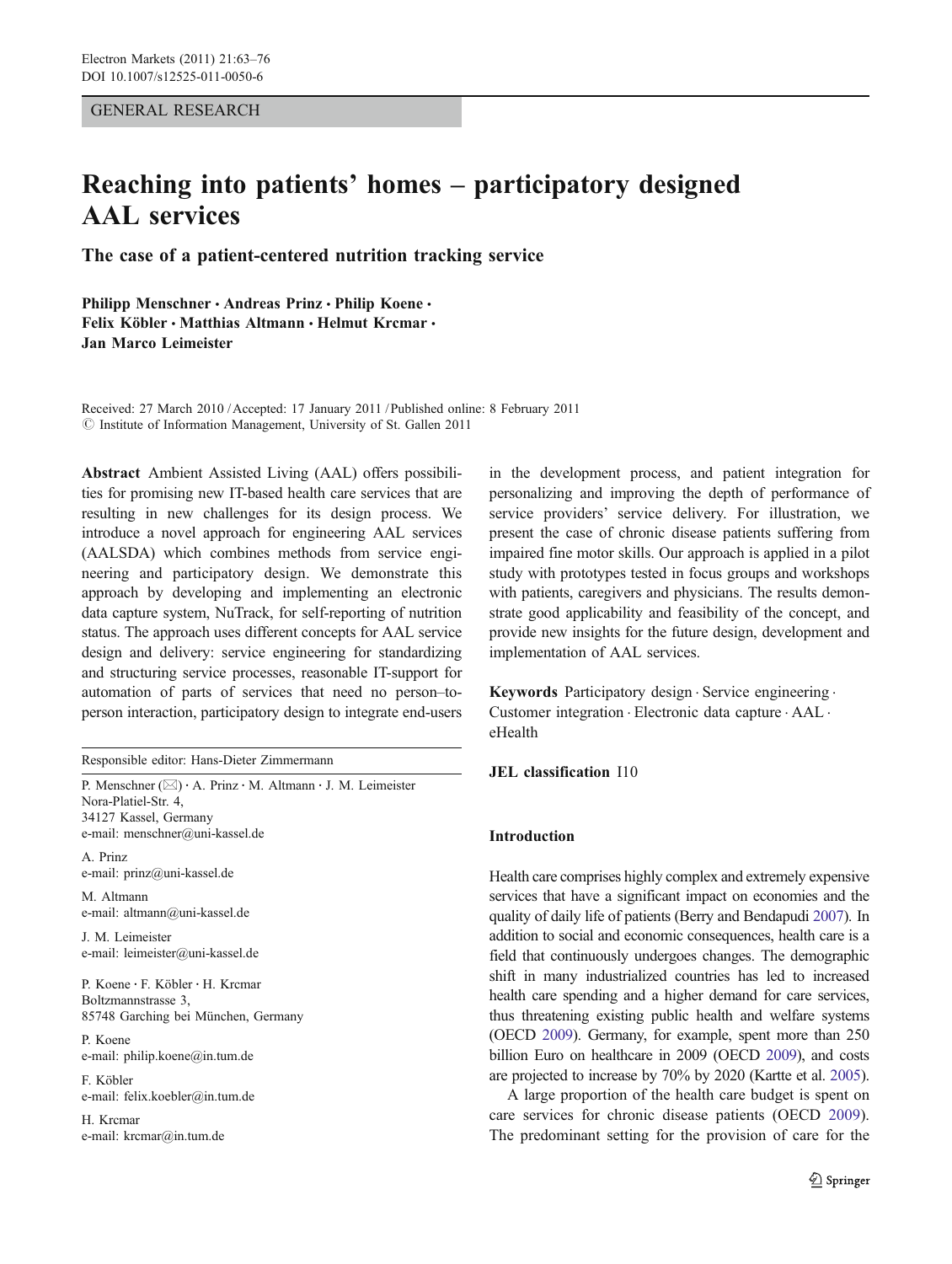majority of patients is the home. Enabling patients to stay at home as long as possible can help to improve quality of life and is what most patients want (OECD [2005\)](#page-13-0). Social policies encourage this form of care, yet the request for better quality services and the rising demand for care services are challenging to public funding systems.

A common side-effect of patients living in home care is the occurrence of malnutrition (Löser et al. [2007;](#page-13-0) Stratton et al. [2003\)](#page-13-0). It emerges especially if people suffer from reduced physical ability, e.g., impaired fine motor skills (Stratton et al. [2003](#page-13-0)). Such patients are often seriously affected by an insufficient dietary intake which leads to an unnoticed reduction of weight due to malnutrition or cachexia (Löser et al. [2003](#page-13-0)). Malnutrition is associated with high morbidity and mortality, and can negatively affect the quality of life of patients as well as family members (Desport et al. [1999](#page-12-0); Löser et al. [2003](#page-13-0); Ludolph [2006](#page-13-0)). In the course of the diseases, supplementary nutrition or the use of percutaneous endoscopic gastrostomy (PEG) tubes for enteral nutrition becomes inevitable in many cases. This intervention significantly affects personal, logistical and financial expenditures for service providers, as well as insurance and funding agencies (Löser et al. [2007\)](#page-13-0). In Germany, the total financial impact on the public health and welfare system caused by malnutrition is estimated to be 17 billion Euro, and the costs of complex care expenses result in total expenditures of 50,000 Euro per patient and year (Schauder [2006\)](#page-13-0).

In order to provide optimal treatment, physicians need appropriate information regarding their patients' actual nutritional state. Yet, this implies multiple logistic challenges of capturing, archiving, analyzing and interpreting health status information (Wolfe and Pincus [1995\)](#page-14-0). Especially in the case of patients being cared for at home, the major problem is that relevant contemporaneous informa-

tion required to support therapeutic decision-making is often not available. Ambient Assisted Living (AAL) could be a solution to this problem, as it encompasses, amongst others services and technologies, the surveillance of individual medical status and patient behavior.

# Solution idea

The recent increase in AAL technologies offers vast potential to enable new ways of health care provision at home, to improve existing health care services, and to create new services. AAL is therefore beneficial in supporting a patient's quality of life and, where implemented, could reduce the cost of delivering health care. Despite being considered medically and technically viable, few AAL innovations have, however, been put into practice (Cho et al. [2008;](#page-12-0) Essén [2009\)](#page-12-0). The reasons AAL services are not seeing a widespread implementation include a lack of suitable business models, difficulties in integrating AAL into existing health care treatment processes, and usability and acceptance issues on the part of physicians and patients. Hence, methods need to be developed to systematically develop economically reasonable and userfriendly IT-enabled services and processes in health care (O'Grady et al. [2010](#page-13-0)).

In order to do this, we propose an AAL service design approach (AALSDA) that combines methods from service engineering and participatory design to enable the best possible integration of IT and AAL technologies into treatment processes and integration of patients into the design and provision of health care services to maximize usability and acceptance (Fig. 1).

We applied AALSDA to the development of a prototype system for self-reported nutrition tracking for patients

Fig. 1 The four building blocks of AALSDA



Patient Integration



Participatory Design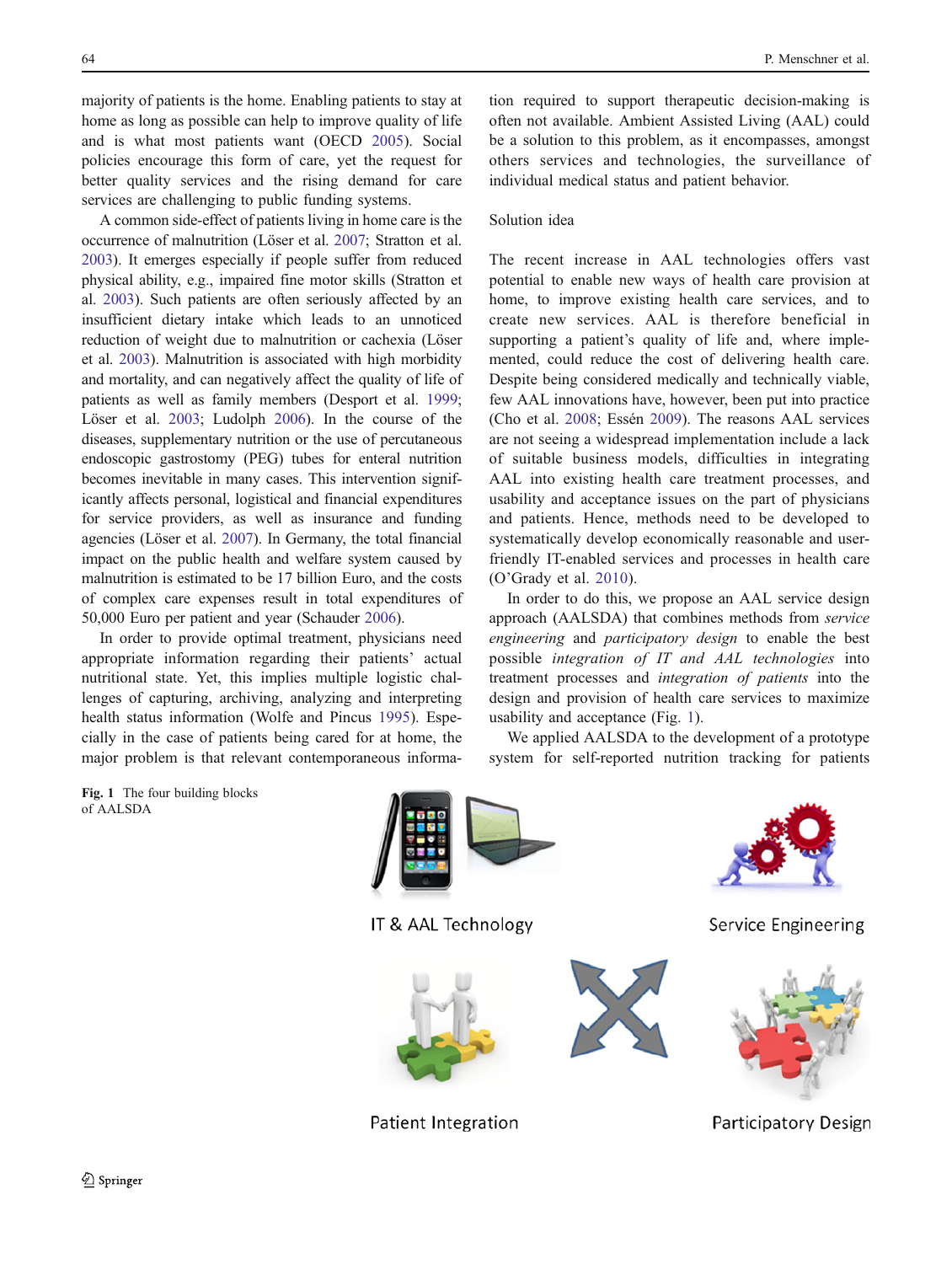suffering from motor neuron disease by executing the following steps: After an in-depth analysis of the initial situation, we used a service engineering method (service blueprinting) to ensure optimal integration of IT and AAL technologies into treatment processes. Then, we designed a nutrition tracking system prototype (NuTrack) using a participatory development approach, evaluating and refining it through focus groups and workshops. NuTrack is currently running in a field test. The contribution of this paper is two-fold: First, we present the AALSDA for systematic design and development of AAL services and second, we propose the NuTrack prototype as a novel design artifact resulting from the AALSDA application.

The remainder of this manuscript is structured as follows. We first give an overview of related work in the four conceptual building blocks of AALSDA followed by a description of the research method and AALSDA. We then illustrate our approach by applying it to the development of NuTrack. We present our findings and close with limitations and suggestions for further research.

## Related work

## Ambient Assisted Living (AAL)

AAL comprises methods, concepts, (electronic) systems, devices as well as services that provide unobtrusive support for daily life based on the context and situation of the assisted person (Steg et al. [2006\)](#page-13-0). It is one of the main applications of Ambient Intelligence (AmI) technologies and primarily aims at enabling people with specific health or care demands (e.g., handicapped or elderly) to live in their preferred environment, rather than being hospitalized to stationary care facilities, which, in turn, lessens the strain on public healthcare systems (Mukasa et al. [2008](#page-13-0)). In general, AAL systems are "electronic environments that are sensitive and responsive to the presence of people and provide assistive propositions for maintaining an independent lifestyle" (Naranjo et al. [2009\)](#page-13-0). Many instances of AAL have the dual nature of a product, in this case a specific AmI technology or IT, and a (health-) care service that is supported or enabled by it. The area of technological advancement that acts as a driving factor for AAL systems development and enables environments to be outfitted with AmI is referred to as "Ubiquitous Computing", e.g., radio frequency identification (RFID). RFID, as all other mobile and ubiquitous computing technologies, enables a seamless and non-intrusive integration of IT applications and services into everyday life environments (Leimeister et al. [2007](#page-13-0); Resatsch et al. [2008](#page-13-0); Schweiger et al. [2007;](#page-13-0) Uhrich et al. [2008](#page-13-0)). Examples of research on ubiquitous computing technology as the basis of AAL systems are documented

in the literature (Aarts and Wichert [2009](#page-12-0); Mufti et al. [2009;](#page-13-0) Postolache et al. [2009](#page-13-0); Rogers [2006\)](#page-13-0).

In most cases the electronic AAL environment provides communication and information support in everyday life to enable care service provision. This paper focuses on AAL services in the medical environment which are strongly related to telemonitoring (Scanaill et al. [2006](#page-13-0)). Telemonitoring is communication and information support for patients and medical personnel, and requires the gathering of information about the patient by means of electronic data capture (EDC). An extensive body of scientific literature elaborates on the various occurrences of EDC for healthcare services and the acquisition of quantitative and qualitative data in clinical surveys (Bischoff-Ferrari et al. [2005](#page-12-0); Blake [2008](#page-12-0); Dale and Hagen [2007;](#page-12-0) Koene et al. [2010;](#page-12-0) Palmblad and Tiplady [2004](#page-13-0); Richter et al. [2006](#page-13-0)). One of the advantages of EDC is that data are collected in digital form ready for an instant analysis, thus cutting costs on digitalization and improving data quality (El Emam et al. [2009](#page-12-0); Hyde [1998\)](#page-12-0). The next evolutionary step of data acquisition in clinical trial studies is the direct capture of data using barcode scanning, or most recently, Near Field Communication  $(NFC)^1$  or RFID tags. This allows further improvement of generated data quality and enables costreduction (Hyde [1998;](#page-12-0) Morak et al. [2009](#page-13-0); Smith and Offodile [2002\)](#page-13-0).

## Service engineering

Essential to the successful design of AAL services is that they are underlined by a reasonable service process and design. In many industries today, the main challenge in service innovation is about adoption and effective implementation of IT (Zysman [2006\)](#page-14-0). Due to increased competition in many service markets, differentiation through innovative service offerings is developing into a key unique selling point (Maglio and Spohrer [2008](#page-13-0)). IT enables automation, support of processes, standardization, and new concepts for customer integration (Fitzsimmons and Fitzsimmons [2005\)](#page-12-0). Regarding health care, the increase in AAL technologies over the last few years additionally offers enormous potential for improving existing health care services and creating new services.

Service engineering focuses on adopting concepts which are successfully implemented in product and software engineering to the field of services. It is defined as the systematic design and development of services by deploy-

<sup>&</sup>lt;sup>1</sup>NFC is a short range high frequency wireless communication technology that allows data exchange between devices that are about 4 inches apart (ISO/IEC [2004](#page-12-0)). It is a simple extension of the ISO/IEC 14443 (ISO/IEC [2000](#page-12-0)) proximity-card standard (such as contactless card, RFID, etc.) that combines the smart card and the reader into the same device. NFC is primarily aimed for use in mobile phones.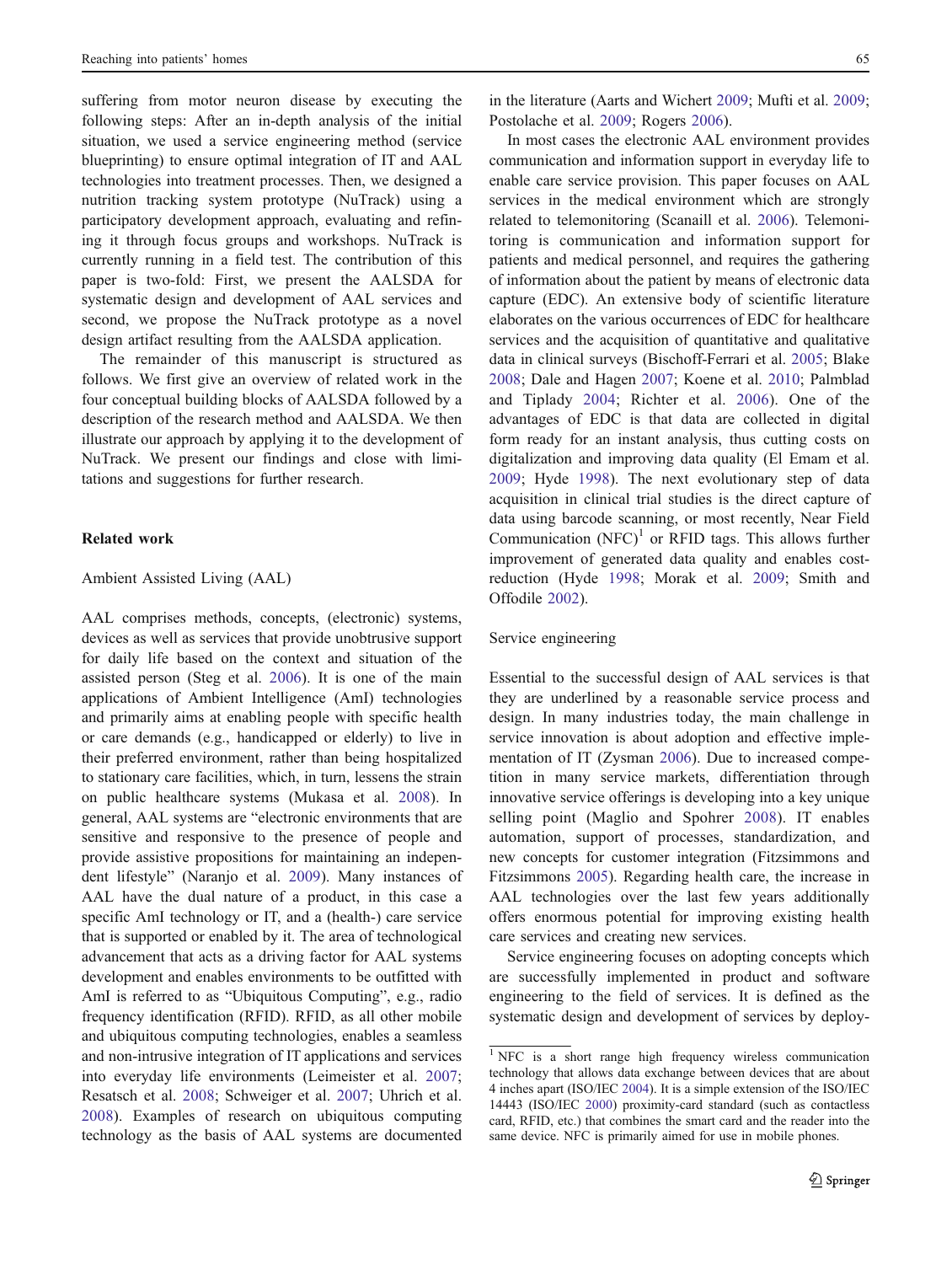ing engineering methods and practices, and by using tools of the engineering design field (Bullinger et al. [2003](#page-12-0)). Multiple concepts and methods have been successfully developed and deployed, and can be classified into resource, process and product models (Bullinger et al. [2003;](#page-12-0) Fähnrich and Meiren [2007](#page-12-0)). Resource models encompass development tasks which describe the provision of services. The key aspect is the planning of assets, which include human and material resources as well as the concept of technologies being used. Product models describe what a service actually does, and must be followed by process models which specify how the service is provided. However, enabling IT potentials, (e.g., by integrating AAL technologies) for health care services raises problems that existing design methods do not address (Patrício et al. [2008\)](#page-13-0). This is because these services are highly individualized, knowledge demanding and generally delivered face-to-face (Berry and Bendapudi [2007](#page-12-0); Menschner et al. [2010\)](#page-13-0). Yet, efforts to realize these potential for health care services have already been successfully made (Leimeister et al. [2002](#page-12-0); Leimeister et al. [2006\)](#page-12-0) and can be expanded upon.

#### Participatory design

One of the central aspects of successful AAL service development, as noted by most researchers, is the inclusion of the user in the entire development process (Kleinberger et al. [2007](#page-12-0); Naranjo et al. [2009](#page-13-0)). As the development of such innovations is computing within a user's changing environment, it is important to determine user needs at a very early stage of development (Iachello et al. [2006](#page-12-0)). Participatory design and prototyping approaches have proven to be valuable to the development of mobile or ubiquitous computing services. This also holds true for the design of AAL services. Through early involvement of stakeholders in the development process and visualization of parts of the system through prototyping, the danger of transporting wrong or inaccurate requirements to the final system can be reduced. Additionally, general requirements become more detailed and refined with progression of the development process (Resatsch et al. [2008](#page-13-0)). Participatory design is hence paramount to achieving a high acceptance of AmI technology and is thus "a key ingredient towards effective AAL systems" (Sun et al. [2010](#page-13-0)).

Recent studies also underline the potential of involving users, specifically in the process of service innovation. Involving users as innovators can result in more innovative services that have greater user value (Magnusson [2003](#page-13-0)). This is particularly true for mobile information services (van de Kar and den Hengst [2009](#page-13-0)). Additionally, as user requirements are often "sticky" information, significant costs are involved in eliciting these requirements in nonparticipatory design settings (Oliveira and von Hippel [2009](#page-13-0)).

#### Patient integration

In health care, the provision of appropriate treatment often depends on self-reported states, characteristics and behaviors of patients in order to understand disease progression or treatment outcomes. Patients therefore fulfill the role of an "external factor" in health care service provision (Fitzsimmons and Fitzsimmons [2005](#page-12-0)), and are an integral part of the service as co-creators. Integrating customers (in this case, patients) into service provision can positively impact productivity and service quality as patients take over certain parts of the service, for example, by providing accurate information about their symptoms or answering detailed questions about their state of health (Zeithaml et al. [2006\)](#page-14-0).

The application of EDC for this self-reporting of patient data has been shown to increase patient compliance (Nyholm et al. [2004\)](#page-13-0). The data can furthermore be made immediately available for physicians and clinical personnel, thus providing cues for possible medical interventions between medical appointments (Velikova et al. [1999](#page-14-0)).

The application of NFC technology to provide EDC for patient self-reporting is, however, comparatively novel and not widely implemented. Lahtela et al. [\(2008](#page-12-0)) describe a NFC-based solution for the control and distribution of medication in hospitals. Fikry et al. ([2006\)](#page-12-0) and Morak et al. [\(2009](#page-13-0)) show different ways to employ NFC technology to collect medical data in hospitals. In both of these systems, data acquisition is performed by health-care personnel within medical facilities; hence, their suitability for nonhospitalized patients is limited. Iglesias et al. ([2009](#page-12-0)) describe an NFC-based health monitoring system for elderly patients as a self-management process which can be used by patients at home. The authors concentrate on the capture of vital parameters and exclude self-reported, subjective patient data. The concept developed by Morak et al. [\(2007](#page-13-0)) for the monitoring of heart failure patients has similar limitations.

There are a few research projects that have focused on the electronic capture of self-reported patient data on quality of life (Velikova et al. [1999](#page-14-0)), disease progression (Nyholm et al. [2004](#page-13-0)) and nutrition management (Siek et al. [2006](#page-13-0)). The results of these studies indicate increased patient compliance when EDC is compared to paper-based selfreporting and more convenient, real-time access to patient data for medical personnel. None of these research projects has focused on methodological aspects required for developing successful and commercially viable AAL services.

To summarize, the four building blocks of our approach offer the potential to address and overcome the difficulties and challenges in AAL service development, once they are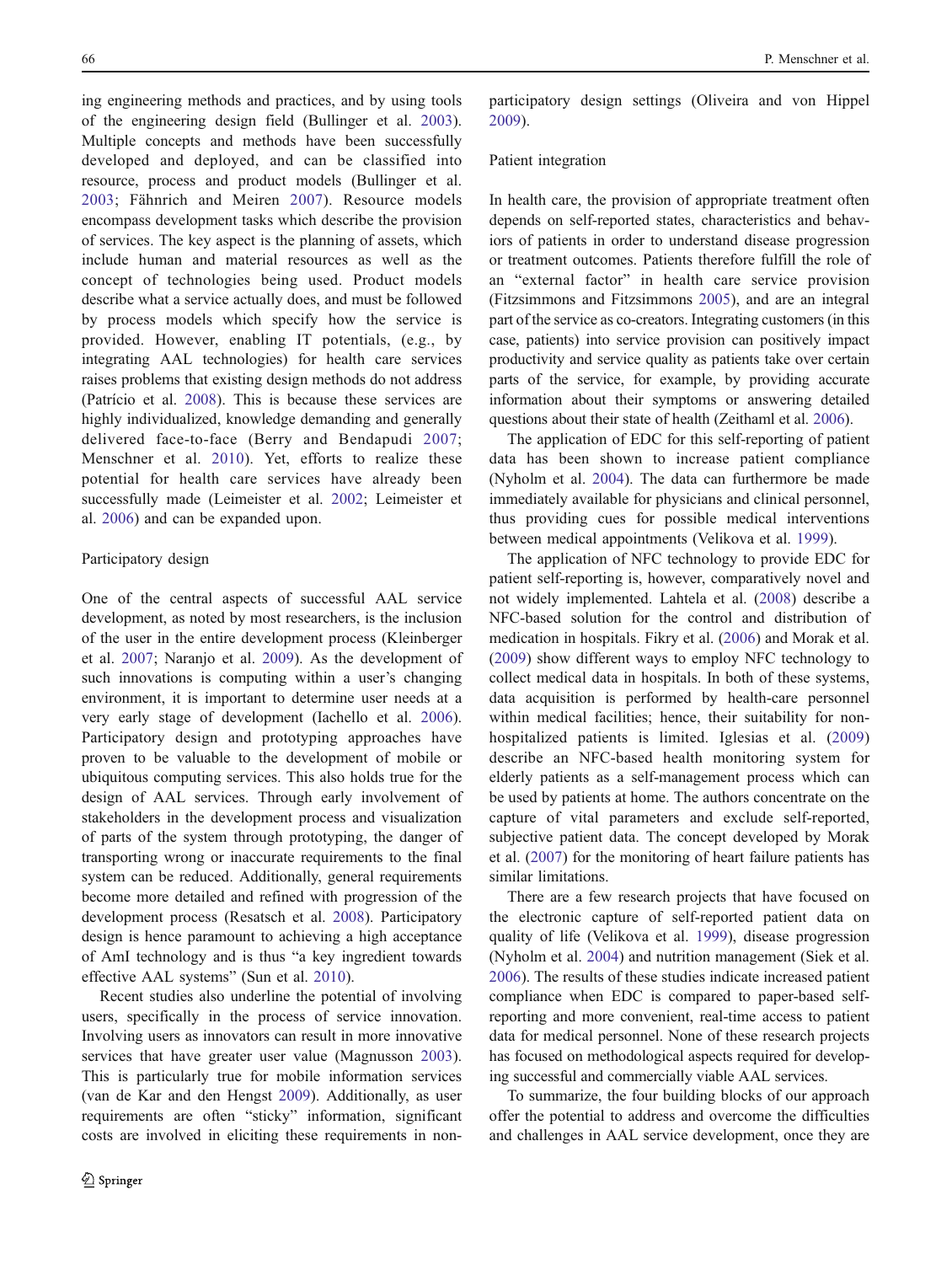reasonable combined and applied. In the following section, we propose our approach of combining these concepts.

## Research approach

## Research method

We used a design science approach (Hevner et al. [2004](#page-12-0); Jones and Gregor [2007\)](#page-12-0), which aims to develop solutions to organizational and business problems through design and evaluation of novel artifacts. To achieve this, design science focuses on the creation of innovative and purposeful artifacts for a specified problem domain. Such artifacts include not only new constructs or prototypes, but also new methods for the development of artifacts. The design process is thereby informed by existing theories which are applied and extended through problem-solving. The design process generally consists of analyses, design, implementation and evaluation of an artifact. It is also inherently iterative, and therefore generation/test cycles are repeatedly carried out that lead to a solution (Hevner et al. [2004](#page-12-0); Simon [1996](#page-13-0)).

In this paper, we address design science in multiple ways. First, we combine different methods to develop and design a prototype that are generally considered to be design science methods (building on existing theories). Second, the resulting NuTrack prototype presents a novel artifact that is intended to be useful to patients and staff. Third, we derive design principles for AAL service design that go beyond the single prototype Nutrack.

## AAL service design approach (AALSDA)

In developing a solution for self-reported nutrition tracking, we proceeded as follows:

The starting point of our approach was a socioorganizational problem (in our case the situation of patients suffering from malnutrition due to impaired motor control). We began with an in-depth analysis of the then-current situation of patients. Background information on the problem was obtained through a review of the literature, case studies, interviews, questionnaires, observations and document analyses (Yin [1989\)](#page-14-0). In parallel, we applied service engineering by using service blueprinting (Fließ and Kleinaltenkamp [2004;](#page-12-0) Shostack [1982](#page-13-0)) to analyze current treatment processes. Service blueprinting is a process analysis method originally proposed by Shostack ([1982,](#page-13-0) [1984\)](#page-13-0). Creating a service blueprint requires the mapping of all key activities involved in service provision as well as the identification of the linkages between these activities (Shostack [1984](#page-13-0)). Zeithaml et al. [\(2006](#page-14-0)) define service blueprinting as a tool for simultaneously depicting the

service process, the points of customer contact, and the evidence of the service from the customer's point of view. A service blueprint can be regarded as a two-dimensional image of a service: the horizontal axis displays the chronology of the single process steps, which can be provisioned either by the service provider or the customer, and the vertical axis separates the different stages of interaction between provider and customer.

The line of interaction separates customer action from provider action and represents direct interactions or joint activities. The line of visibility differentiates between activities visible or invisible to the customer. The line of internal interaction separates front office from back office actions and the line of implementation distinguishes between management activities and support activities (Fließ and Kleinaltenkamp [2004](#page-12-0)). Based on this analysis, process steps that do not create value to the customer can be identified, and thus eligible candidates of process steps for automation by IT or provision by the customer can be determined.

Based on the findings from the analysis, we developed a design concept and a low fidelity prototype which was then evaluated in focus groups and workshops. These were repeatedly refined after generation/test cycles. As users generally had no prior experience with AAL, we adopted the extended prototype development and evaluation approach for information systems innovations of Resatsch et al. [\(2008](#page-13-0)). Novel to our approach is that we also designed a target process in the form of a service blueprint, which is part of the evaluation and which was refined within the focus groups and workshops. Figure [2](#page-6-0) depicts this approach. It is based on prototyping approaches in the ubiquitous computing field (Resatsch et al. [2008\)](#page-13-0), expanded by a service engineering view.

In the following, we illustrate the approach in more detail by applying it to the development of a nutrition tracking prototype of an EDC system for people with impaired fine motor skills.

# Applying AALSDA to the development of an EDCbased nutrition management system

To demonstrate the feasibility and utility of AALSDA, we applied it to the development of an AAL service for selfreported nutrition tracking that consists of an EDC system based on mobile services and an information system (IS) platform. The following section elaborately describes our development process and the results within the single steps, followed by a brief description of NuTrack. The steps undertaken to analyze and subsequently design a nutrition tracking prototype included an analysis of the current situation of patients, a service blueprint of the treatment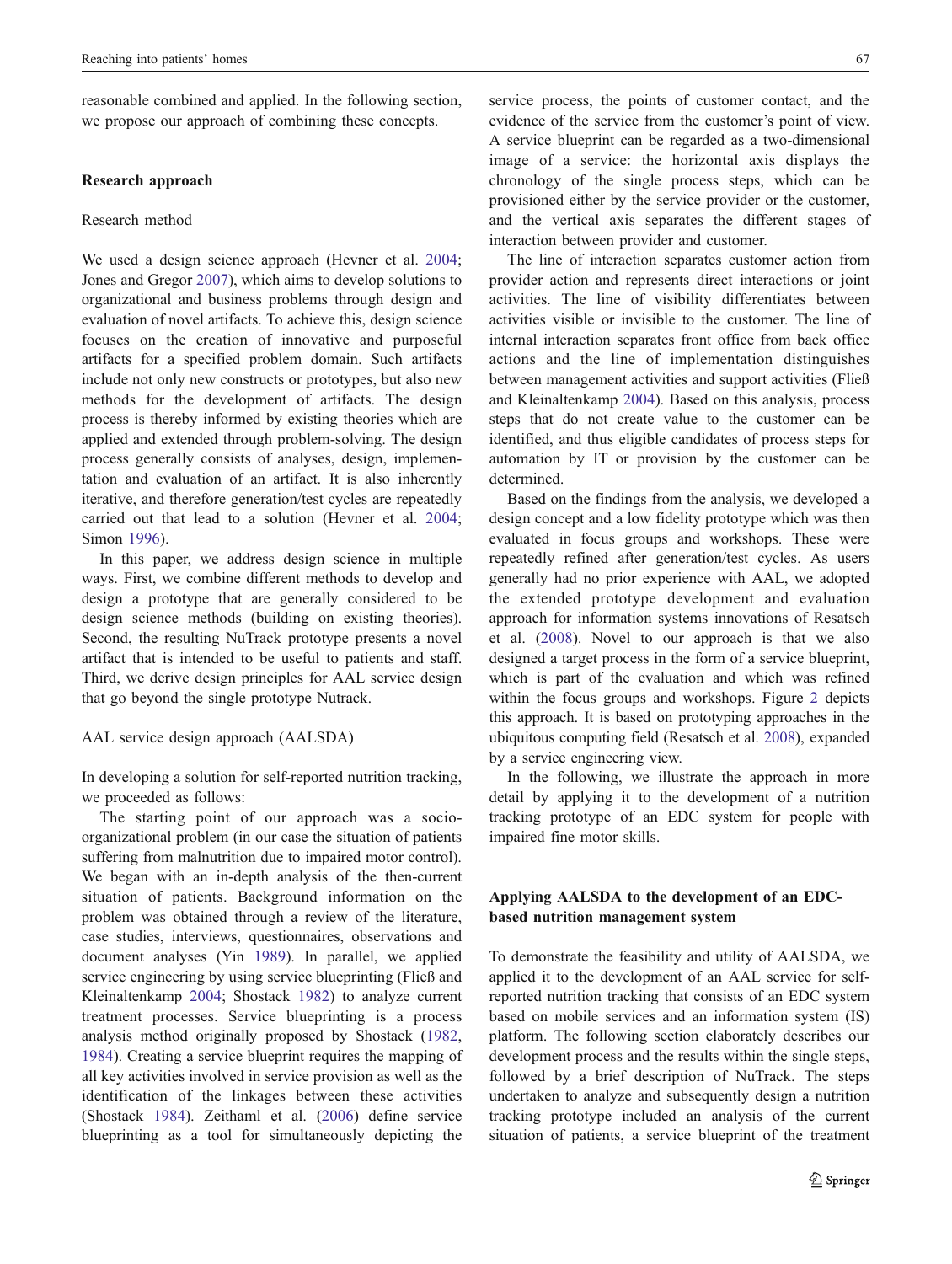<span id="page-6-0"></span>

Fig. 2 AALSDA: Application of the process for AAL service development

process, and four generation/test cycles with low-fidelity prototypes and refined versions resulting in the design of the NuTrack prototype.

The observed case analyzed patients diagnosed with motor neuron disease. Patients with this diagnosis experience progressive paralysis that leads to the occurrence of malnutrition (Ludolph [2006](#page-13-0)). The complexity and difficulty of our chosen case makes it difficult to generalize our results; however, we assume that our approach could potentially produce good results for groups of patients with similar disabilities.

The first step of our approach was a fundamental analysis of the initial situation. We conducted six observations of consultations by use of shadowing (McDonald [2005](#page-13-0)), followed by interviews with the four involved physicians. The observations took place at a clinic that specialized in treatment of patients with motor neuron diseases. Apart from elevating existing treatment processes, the focus of the observations was to obtain information logistics among the stakeholders.

#### Underlying information logistics problem

Our observations show that there is a lack of information and interaction possibilities between patients, physicians and nursing staff. Patients have appointments every three to six months to assess the status of their disease and to adjust treatments as necessary. There is no medical followup of patients between visits, and physicians do not receive updates on patients from home care nurses, the family doctor or other allied health professionals. The physicians thus need to rely completely on the information presented by the patient at the assessment visit, and this has several disadvantages: First, patients may fail to give correct information (either willingly or by omission); second, information from nursing staff or the family doctor is relayed to the physician via the patient; and third, due to the progressive paralysis, patients have difficulty in verbally expressing themselves. Hence, decision-making is often based on an insufficient data set, often consisting of data from second-hand sources. Approximately 90% of consultation time is used to retrieve information. At the end of the consultation, patients are given instructions and information intended for the home care nurses and other allied health professionals involved in the patient's care. This transfer of information via the patient may be forgotten.

For ease of visualization of the initial treatment process and the facilitation of the more detailed analysis, we used the method of service blueprinting. Figure [3](#page-7-0) shows the service blueprint of the treatment process of a patient in the clinic at the time of data capture.

The blueprint can generally be used to: identify bottlenecks or shortcomings of the initial process, highlight a critical path, and define input–output ratios or other efficiency measurement options, e.g., identifying where to potentially substitute persons by technology or move activities above or beneath certain lines (for details see Fließ and Kleinaltenkamp ([2004\)](#page-12-0)).

The analysis of the process depicted in Fig. [3](#page-7-0) reveals that multiple activities reside on the line of interaction, i.e., the majority of value creating activities take place during consultation hours. Further, patient actions are mostly of a passive nature (e.g., waiting). This is a risk factor for service provision, as it does not add to creating value, and presumably also has a negative impact on patient satisfaction. It is noticeable that there are only few back office activities. Beneath the line of implementation, there are no supporting processes except for a partly digitalized health record archive. Additionally, there is no systematic or automated reconciliation of the nutritional condition of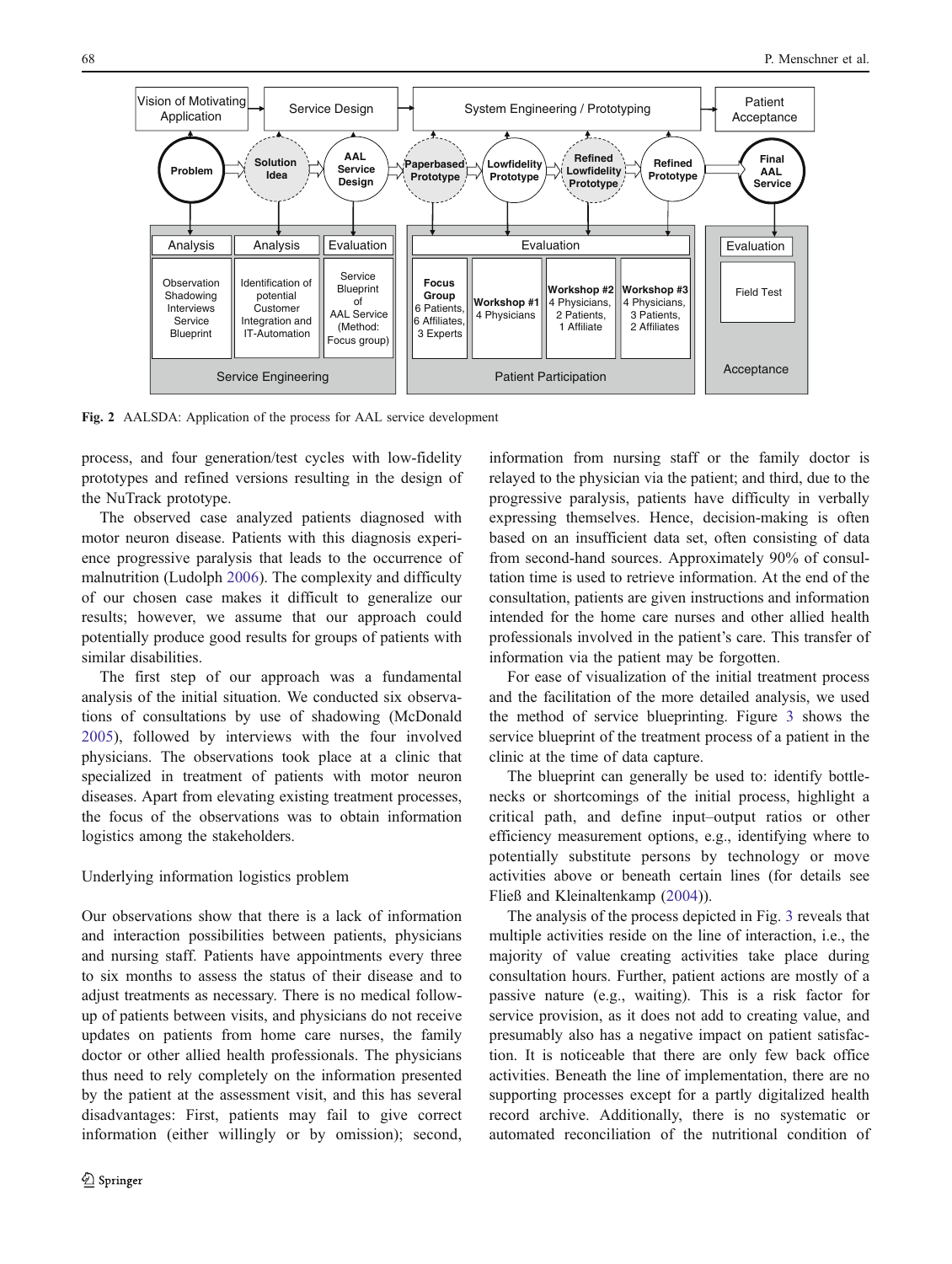<span id="page-7-0"></span>

Fig. 3 Service blueprint of initial treatment process

patients. This is solely within the responsibility of the physician.

The analysis of the treatment process further reveals that no structures exist for regular collection and transmission of data on the patient's nutritional status from the home setting to the physicians. Thus, it is possible that changes in eating habits and weight could remain unnoticed during the time between assessment visits. The blueprint also clearly depicts the demand and need to improve information logistics. All data generation takes place at the line of interaction. This line presents face-to-face contacts, which are usually the most expensive encounter.

#### Service design and participatory development

The findings of our observations and the hints from analyzing the service blueprint formed the basis for developing the solution idea for a nutrition tracking system. In this specific case we had several challenges. To unload the line of interaction, i.e., reducing unnecessary customer contact points, decisions had to be made whether to move activities to the back office, that is, making them a candidate for automation, or to move them to the customer, allowing for active customer integration. To overcome the information logistic deficit, new process steps needed to be added, as continuous tracking and surveillance of the nutritional status did not exist thus far. Further, support processes had to be integrated into the new system. Another particularity was the progressive paralysis of patients. Due to impaired fine motor skills, it was difficult for these patients to use commonly available user interfaces.

Based on these points, we developed initial service design ideas for the intended solution. After brief discussions with two physicians, the main components of the solution were specified. In order to improve the information situation, an EDC solution at the patient's home was favored. The integration of sensors and actuators was dismissed in favor of a solution that would allow selfreporting of patients, which would be more suitable for tracking nutrition data. Additionally, in view of accounting for the patients' physical state, the NFC-based solution was preferred.

This resulted in a paper-based prototype and a service scenario which served as a starting point for the participatory development process. This paper-based prototype was first evaluated in a focus group. Focus groups are a form of group interview facilitated by a moderator, and particularly suited to obtaining different perspectives on the same topic (Gibbs [1997\)](#page-12-0). In order to obtain a comprehensive spectrum of opinions, we included participants of all stakeholders into the focus group. The objective of the focus group was to discuss and evaluate the system from the patients' point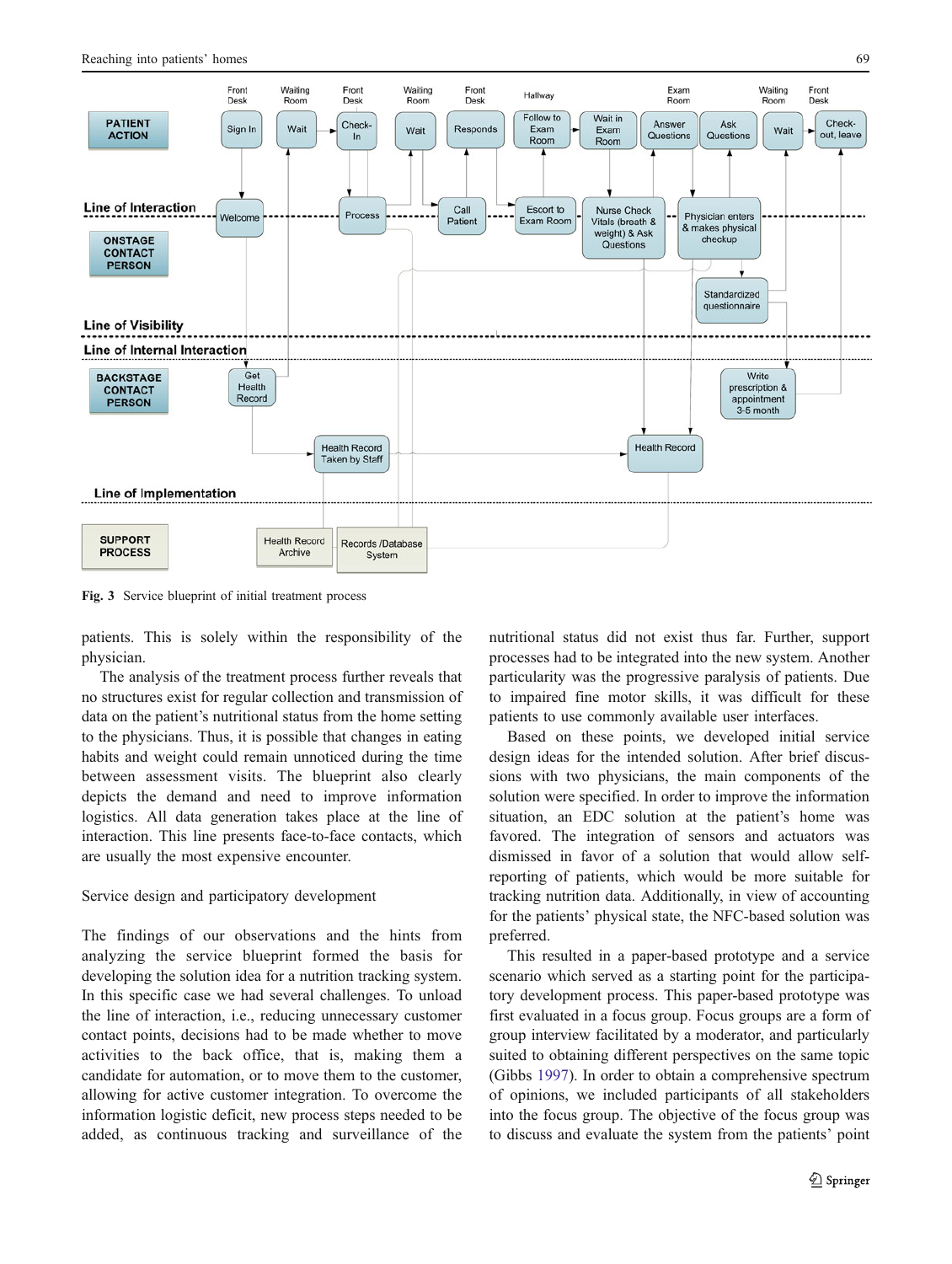of view. It consisted of six patients, six affiliates and three experts (one physician and two caregivers). For requirements elicitation and identification, we used the thinking aloud method (Nielsen [1993\)](#page-13-0). Stimulated by a slide that briefly introduced the NFC-based nutrition tracking system, the group discussed the concept. Despite a generally positive reaction, concerns arouse regarding usability and data security. These issues were further discussed and negotiated, resulting in a list of requirements depicted in Table 1. This represents a common requirements elicitation approach (Kotonya and Sommerville [1998](#page-12-0)).

The focus group was followed by workshop #1 consisting of four physicians specialized in treatment of motor neuron disease. The scope of this workshop was to elevate the needs and requirements from the point of view of the clinic and the physicians. The main acceptance criteria of physicians were composed of functionalities of the backend of the solution. These included access to data and visualization of data progression to anticipate troubles. Skepticism was noticed towards data quality and efforts in monitoring several patients. A possible solution to this issue was identified by implementing automated warnings.

We next evaluated the NuTrack system through a handson experience in workshop #2 by using a low-fidelity prototype. The prototype essentially consisted of a Nokia 6212 classic NFC and a smart poster. The poster had images printed in front and had NFC tags glued to the back. Backend functionalities were neglected within this workshop. Four physicians, one patient and one affiliate evaluated the low-fidelity prototype. During the workshop it became obvious that success and practicability of NuTrack depended on the usability of the data capturing process. Contrary to our expectations, the NFC solution was not totally intuitive. The users needed guidance on how to touch the posters, and they also complained about the readability of the poster as well as display and voice quality of the mobile phones. However, we observed that they learned quickly and got along well once they were taught. We suspect that some of the problems were due to the NFCenabled phones. The Nokia 6212 classic NFC is a pre-series prototype with a very small display.

During workshop #3, four physicians, three patients and three affiliates tested the refined prototype again. Only the need to be able to contact the clinic was found to be an additional requirement. Our approach is typical for participatory design in two ways: first, according to Nielsen [\(1994](#page-13-0)), reliable results can be obtained even with four to six persons for each iteration, and second, a "good" design is reached once there are only minor or even no further changes in requirements during an iteration.

All participating physicians and caregivers specialized in motor neuron diseases. The patients ranged in age from 29 to 70. Overall, younger patients were more attracted by the system than older ones, which was due to a higher familiarity with mobile phone usage. Table 1 shows the specific requirements for each encounter. The results had

Table 1 Identified requirements in the 4 generation/test cycles

| Focus Group 6 patients,<br>6 affiliates, 3 experts                                                                                           | Workshop $#1$ 4 physicians                                                                                                                                                        | Workshop #2 4 physicians,<br>1 patient and 1 affiliate                                                                           | Workshop #3 4 physicians,<br>3 patients and 3 affiliates                                                                  |
|----------------------------------------------------------------------------------------------------------------------------------------------|-----------------------------------------------------------------------------------------------------------------------------------------------------------------------------------|----------------------------------------------------------------------------------------------------------------------------------|---------------------------------------------------------------------------------------------------------------------------|
| • The system should provide an<br>easy, intuitive and user-friendly<br>interface for the documentation<br>of the daily food intake.          | • The system should help the physician<br>to anticipate early trends for detecting<br>a loss in weight or critical change in<br>state of health.                                  | • The font size has to be large<br>enough to ensure readability<br>of the smart poster.                                          | • The system should provide<br>easy means to directly<br>contact the clinic, e.g., via a<br>contact button on the poster. |
| • The system should send an<br>automatic reminder to the<br>patient if no data has been<br>entered.                                          | • The system should allow observation<br>of eating habits of patients<br>independent of time and place.                                                                           | • The different tags on the<br>smart poster (e.g., for rating<br>or sending) have to be<br>clearly labelled and<br>identifiable. |                                                                                                                           |
| • The system should send<br>warnings to the patient in case<br>of insufficient food intake.                                                  | • The system should send automatic<br>warnings to the physician or<br>appropriate staff in case of repeated<br>absence of data entry or insufficient<br>daily intake by patients. | • The acoustic feedback<br>(computer voice) needs to be<br>audible, clearly<br>comprehensible and not<br>annoying.               |                                                                                                                           |
| • The user interface must also be<br>usable in case of progressive<br>paralysis.                                                             | • The system should provide means for<br>evaluation of total food intake and the<br>possibility of a long-term analysis of<br>the patient.                                        | • The solution should provide<br>instructions and guidance on<br>how to touch the tags with<br>the mobile phone.                 |                                                                                                                           |
| • The patient should have access<br>to data and be able to analyze<br>them.<br>• The system should allow<br>patients to grant third persons' |                                                                                                                                                                                   |                                                                                                                                  |                                                                                                                           |

access to collected data.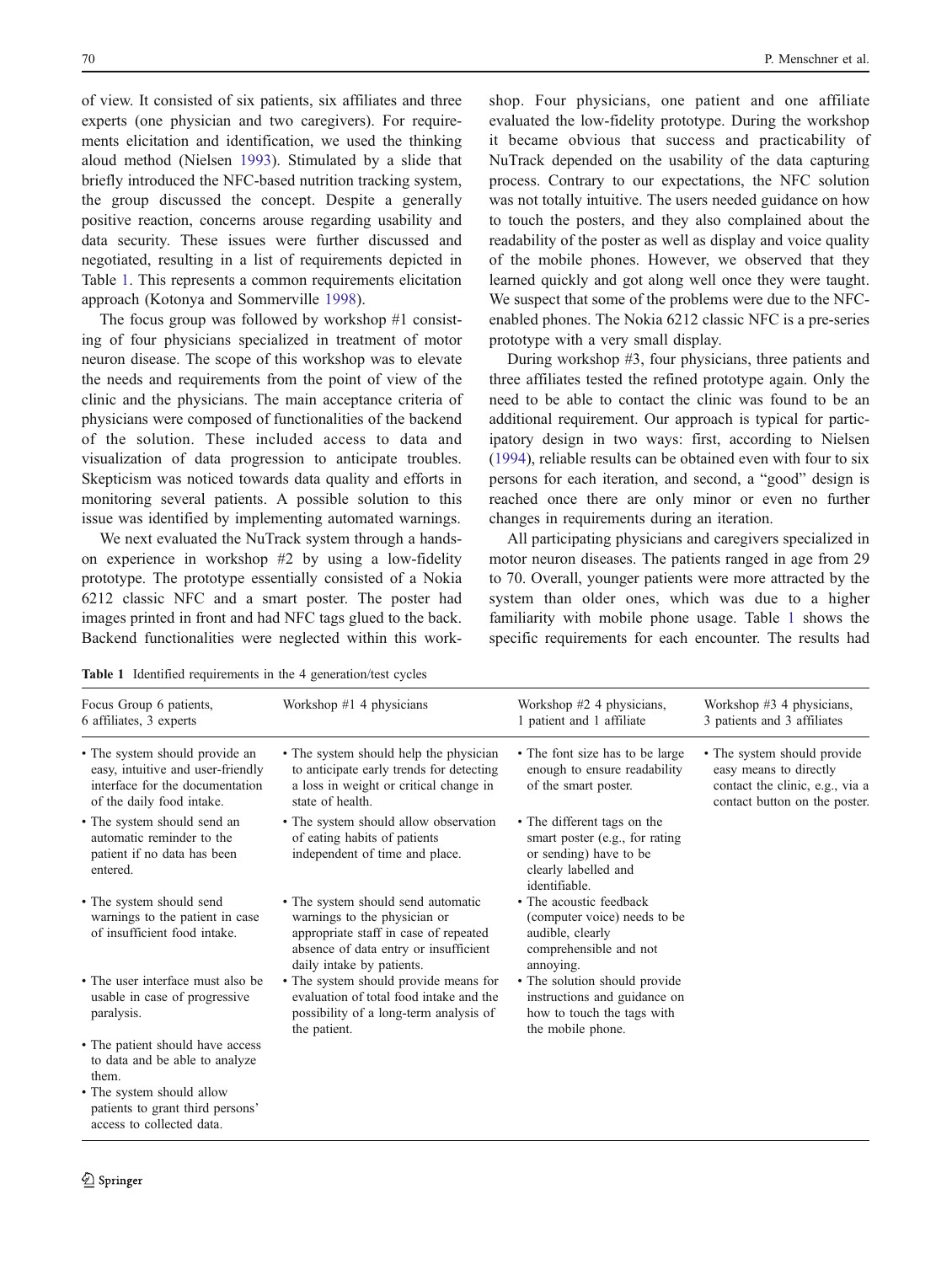consequences for both system design as well as for the service process. The refined target process for NuTrack is depicted as a service blueprint (Fig. 4). In contrast to the initial process, the system design provides more patient integration enabled through the use of information and communication technologies. The blueprint shows optimized patient contact points and a more involved integration of patients into the service provisioning process. The line of interaction, representing face-to-face encounters, could be made "free" to give room for other valuable services such as consultations.

#### NuTrack prototype

The NuTrack prototype and its usage are described in Fig. [5](#page-10-0). As an easy-to-use input method for data capture for patients with impaired fine motor skills we chose the NFC technology in combination with a mobile phone. The prototype on the patients' side consists of a poster and a Nokia 6212 classic NFC. The poster has embedded NFC tags and displays nutritional images. By touching the images, the patient can record his nutritional intake. The client software on the mobile phone stores the information and transmits it to a webserver, which contains a relational database that stores all data and can be accessed by

patients, relatives, care-personnel and physicians through a web interface. The transmitted and aggregated nutritional data are processed and analyzed by rules stored in the systems. Physicians and nutritionists can analyze the data and define the rules for each patient. If these thresholds are exceeded, predefined stages of an alert system are triggered:

- & Stage 1: The system finds small shortfalls of the intake of calories and alerts the patient via SMS, e-mail or an automatic call.
- Stage 2: After several days of insufficient food intake, the appropriate nurses, physicians or other caretakers will be automatically notified by the system via SMS, e-mail or an automatic call.

Multimedia files for the user interface, such as photos of the food and sound data, are stored on the mobile phone. Thus, only small amounts of data between the mobile device and the server need to be transferred. This choice of a client application, rather than purely server-sided architecture, is based on the fact that, especially in rural areas, mobile communication networks are insufficiently developed for broadband connection in order to exchange data intensive multimedia files between the sever and mobile devices (BMWi [2009\)](#page-12-0).



Fig. 4 Service Blueprint of process with NuTrack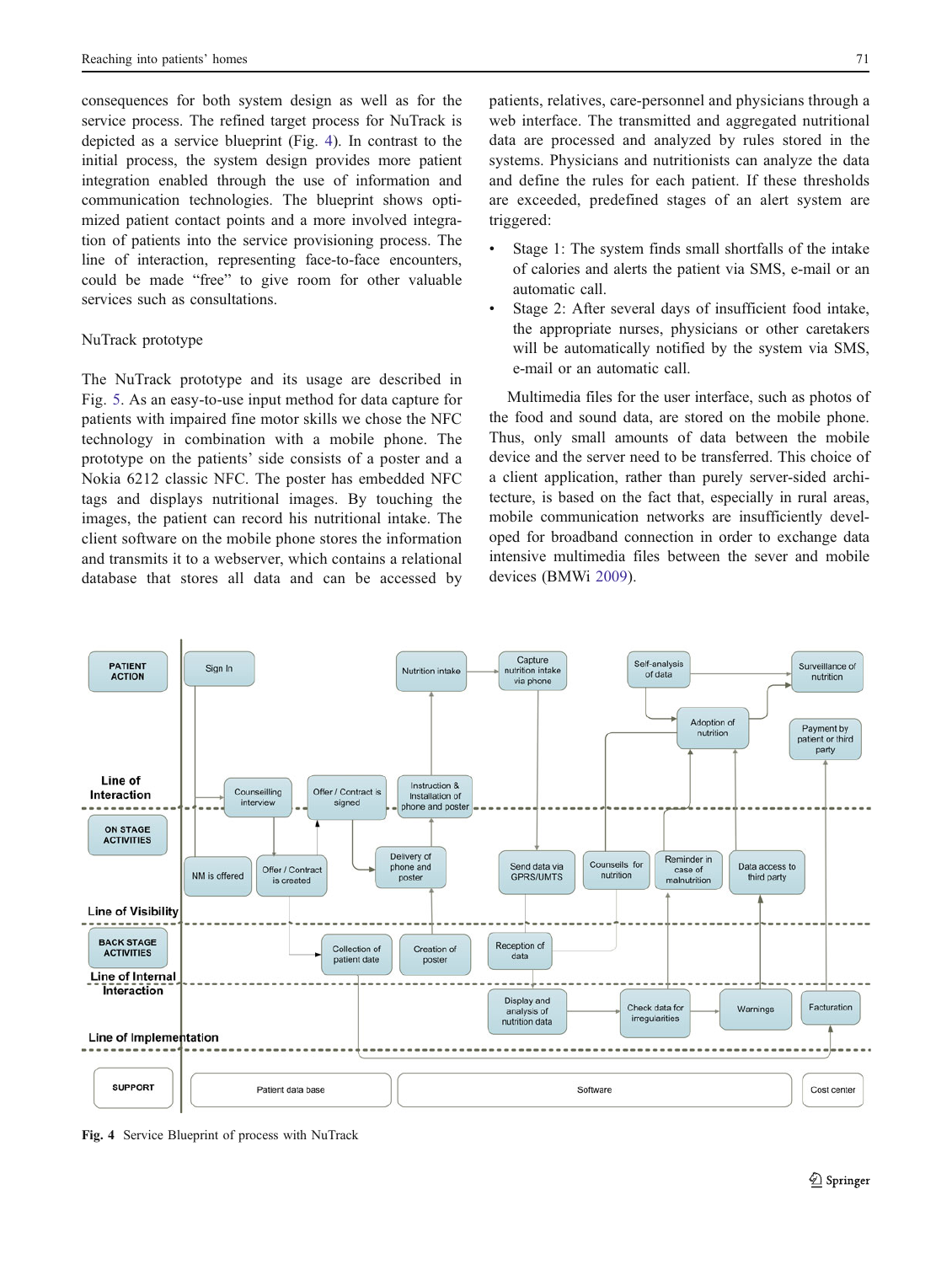<span id="page-10-0"></span>

Fig. 5 Illustration of NuTrack

# Conclusions and future research

#### Findings and implications

The first contribution of this paper is the development of a novel approach for the design and development of AAL services called AALSDA. This approach integrates and extends different methods from service engineering and participatory design. We adopt and extend the approach by Resatsch et al. [\(2008](#page-13-0)). In order to be able to address the specific challenges arising in AAL service design in the healthcare domain, we integrate the method of service

blueprinting. AALSDA was successfully carried out for the specific case of nutrition management for patients with impaired motor control. The approach is illustrated in detail within this paper, serving as proof-of -concept and showing its applicability and feasibility. Another benefit of our approach is that it provides new insights into AAL service design.

We can confirm that involving all stakeholders early on in the service design process via participatory design is a necessity. This participatory design helps to define the requirements for the solution, and determines useracceptance early on. Considering these in early develop-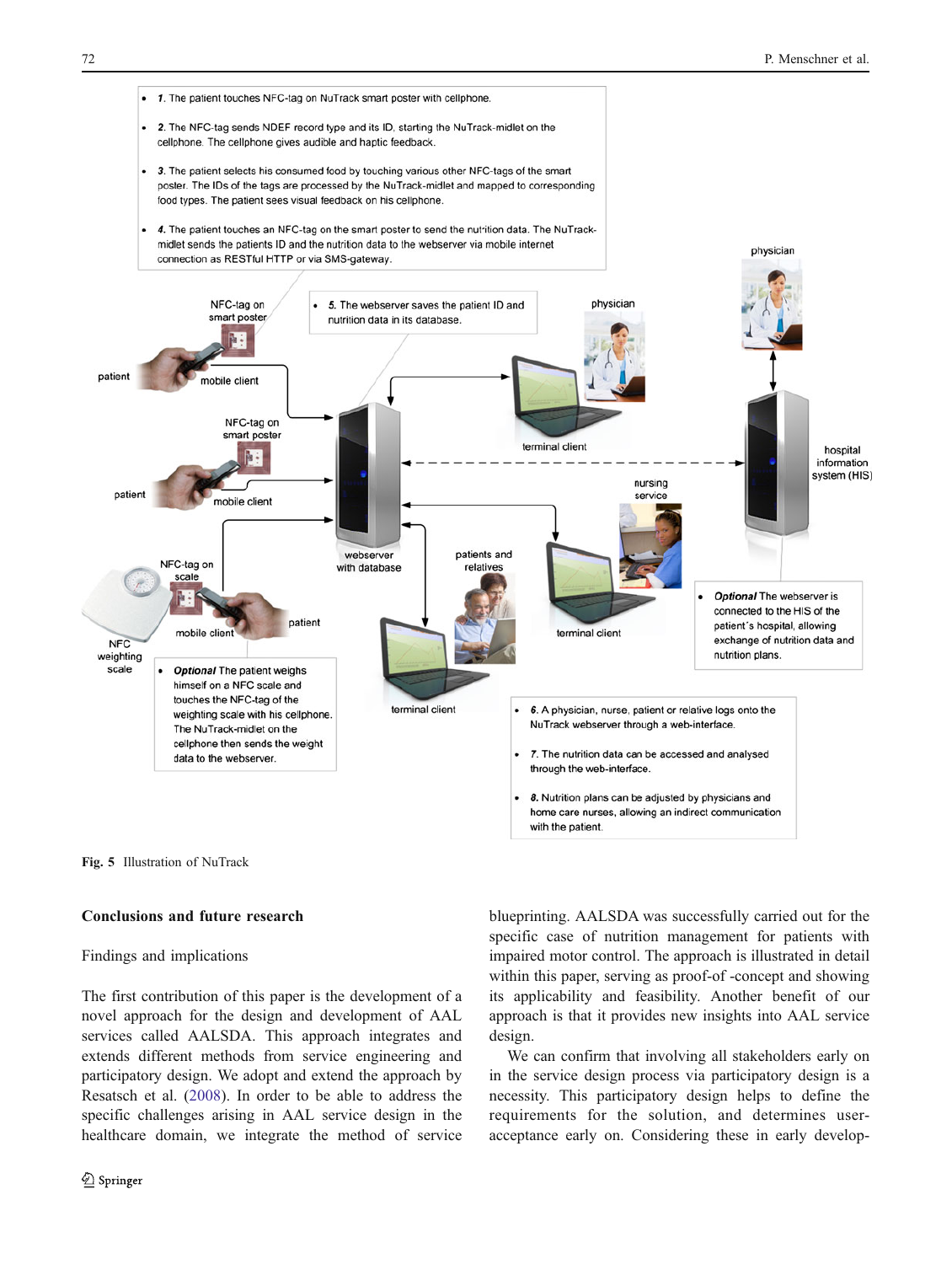ment stages will lead to different and better solutions and also reduce the danger of project failures. For AAL service development, this is of utmost importance, as there are no prior experiences on how users interact with the different forms of AAL technologies. Few EDC prototypes have been tested in clinical environments or laboratory settings, and integration of patients in early design phases can hardly be found. Hence, the involvement of end-users in the development of NuTrack differentiates our approach from related work and makes it more likely that NuTrack will be accepted in the real-world. It did, however, become clear that involving other users than real patients in our study could have led to biased positive results.

By integrating the service blueprint into our design process, we ensure that NuTrack was supported by a reasonable treatment process in which all stakeholders were integrated. We can confirm from the discussions in our workshops that the integration into treatment processes is a critical success factor for AAL services. The blueprints were part of the iterative development process. They served as a method of communicating the solution to the different stakeholders, as well as for analysis of existing processes. Aspects for improvements are, amongst others, process steps that sit on the line of interaction, as they are candidates for patient integration and hence are a means of realizing cost savings.

Overall, we show that our approach is reasonable and depicts the potentials and possibilities that such an approach can offer to the design and development of AAL services. We believe these services will have a great impact on health care processes and services in the future.

The NuTrack prototype is the second contribution of the underlying paper. The status of NuTrack is of a fully functional proof-of-concept prototype and it is currently being used in a long-term field study in a German hospital. First evaluations show that the prototype has great potential to improve the information logistics problem between physicians, home care nurses, and patients with impairment of fine motor skills. Through the active participation and integration of patients, better documentation and an improved basis for medical treatment and nursing care are achieved. Further, through an intensified integration, patients will be enabled to better understand their medical condition and to participate more actively in the treatment and consultation processes. First observations of the field study confirm these results. If successfully realized, customer (in our case patient) integration could lead to an enhanced patient-physician relationship enabled by improved patient information and autonomy. We also surmise that NuTrack could improve productivity of medical processes not only by accounting for improved standards of medical care and quality of life, but also by being more cost efficient. Despite participants overall

showing acceptance and excitement for our solution, one of the core results of the currently ongoing field tests is the challenge of bringing AAL services to continuous active usage.

The NuTrack prototype also reveals some design principles for NFC-based EDC in general. These include the importance of feedback (audible, visible and haptic), a comprehensible and coherent poster structure and measurements to ensure data security. Noted was the appreciation for the automated reminders and warnings. Responses of patients in our study included that this gave them the feeling of being cared for. We assume that the prototype system could be applied to other contexts or groups of patients in health care, such as elderly people who face similar difficulties in handling electronic devices. Further, with little modifications, NuTrack could be applied to capture other data, for example, data related to the emotional situation of a patient or the self-assessment of disease progression.

## Limitations and future research

This study has several limitations. First, the early stages of the evaluations took place in a laboratory setting. Testing and evaluating the prototype in real-life-settings (e.g., patients' homes) could result in different requirements, although currently running field tests seem to support our research findings. Also, issues such as the willingness to install the poster within the apartment were not addressed. Further, we had only one prototype during the workshops. This implies that some participants started discussing the prototype while others had not yet tried it out. It is possible that they were influenced by observing other participants, which could have biased the results. Always having at least one physician in the focus groups might have resulted in patients being intimidated. Additionally, our results were verified only in focus groups, workshops and a field test. Large scale studies comprising long-term quantitative surveys and investigations, going beyond a single field test, should be performed in order to substantiate our findings.

Our next steps comprise continuing to evaluate NuTrack in more and different real life settings. Through the continued piloting of the prototype system, we hope to gain insights into the effects of frequent system use, e.g., user acceptance of technology and services by patients, family members, home care personnel, physicians and funding agencies. We also aim at assessing potential outcomes of service and technology usage such as possible increase in efficiency of treatment and medical consulting processes. Further studies need to measure the actual benefits of our prototype to patients, physicians and nurses. Questions and concerns regarding data security, privacy and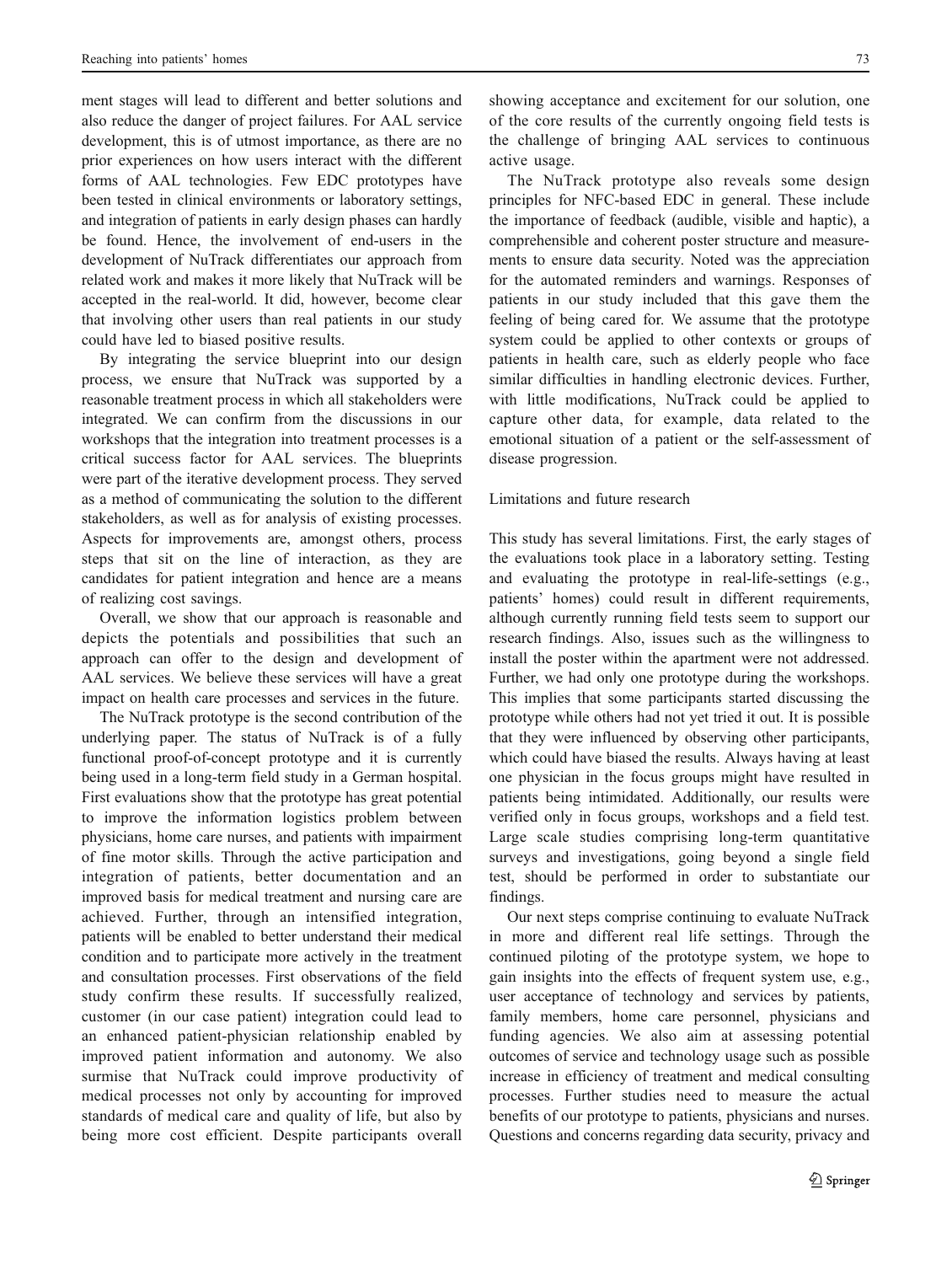<span id="page-12-0"></span>trust in service provider and service quality need to be addressed as well. Additionally, future clinical studies are necessary to evaluate the effects of an improved nutritional status on underlying diseases and the progression of impaired motor skills, and therefore the medical utility of NuTrack.

Future research needs to extend, substantiate and further detail our AAL design approach. One challenge lies in its application to other AAL related health care services. Also, other methods from service engineering, as well as participatory design, need to be tested on their suitability for AAL service development, and the interplay between the methods needs to be formalized. Further research approaches could focus on how, and to what extent, EDC applications could be integrated into existing information systems (e.g., hospital information systems) and could consider technological and legal developments in telemedicine and health care. E.g., the recent integration of sensors (e.g., motion sensor) and additional technical devices (e.g., global positioning system (GPS)) in new generations of mobile phones enables the utilization of other captured data for novel AAL applications. Overall, our results confirm the relevance and impact that participatory design and service engineering can offer for the design and development of economically reasonable and socially accepted AAL services.

#### References

- Aarts, E., & Wichert, R. (2009). Ambient intelligence. Technology Guide, 244–249.
- Berry, L. L., & Bendapudi, N. (2007). Health care: a fertile field for service research. Journal of Service Research, 10(2), 111-122.
- Bischoff-Ferrari, H., Vondechend, M., Bellamy, N., & Theiler, R. (2005). Validation and patient acceptance of a computer touch screen version of the WOMAC 3.1 Osteoarthritis Index. Annals of the Rheumatic Diseases, 64(1), 80–84.
- Blake, H. (2008). Innovation in practice: mobile phone technology in patient care. British Journal of Community Nursing, 13(4), 160– 162.
- BMWi. (2009). Breitbandstrategie der Bundesregierung. Berlin: Bundesministerium für Wirtschaft und Technologie.
- Bullinger, H.-J., Fähnrich, K.-P., & Meiren, T. (2003). Service engineering—methodical development of new service products. International Journal of Production Economics, 85, 13.
- Cho, S., Mathiassen, L., & Gallivan, M. (2008). Crossing the chasm: From adoption to diffusion of a telehealth innovation open IT-based innovation: Moving towards cooperative IT transfer and knowledge diffusion (pp. 361–378). Springer: Boston.
- Dale, O., & Hagen, K. (2007). Despite technical problems personal digital assistants outperform pen and paper when collecting patient diary data. Journal of Clinical Epidemiology, 60, 8–17.
- Desport, J., Preux, P., Truong, T., Vallat, J. M., Sautereau, D., & Couratier, P. (1999). Nutritional status is a prognostic factor for survival in ALS patients. Neurology, 53, 1059-1063.
- El Emam, K., Jonker, E., Sampson, M., Krleza-Jerić, K., & Neisa, A. (2009). The use of electronic data capture tools in clinical trials:

Web-survey of 259 Canadian trials. Journal of Medical Internet Research, 11(1).

- Essén, A. (2009). The emergence of technology-based service systems: a case study of a telehealth project in Sweden. Journal of Service Management, 20(1), 98–121.
- Fähnrich, K.-P., & Meiren, T. (2007). Service engineering: State of the art and future trends. Advances in Services Innovations (pp. 3–16).
- Fikry, M., Karim, A., & Muhamad, R. (2006). Integration of near field communication (NFC) and bluetooth technology for medical data acquisition system. Computational Geometry & Artificial Vision, 147–152.
- Fitzsimmons, J. A., & Fitzsimmons, M. J. (2005). Service management: Operations, strategy, and information technology (5th ed.). Boston: McGraw-Hill/Irwin.
- Fließ, S., & Kleinaltenkamp, M. (2004). Blueprinting the service company: Managing service processes efficiently. Journal of Business Research, 57(4), 392–404.
- Gibbs, A. (1997). Focus groups. Social Research Update, 19(8).
- Hevner, A. R., March, S. T., & Park, J. (2004). Design science in information systems research. Management Information Systems Quarterly, 28(1), 75–105.
- Hyde, A. W. (1998). The changing face of electronic data capture: from remote data entry to direct data capture. Drug Information Journal, 32, 1089–1092.
- Iachello, G., Truong, K. N., Abowd, G. D., Hayes, G. R., & Stevens, M. (2006). Prototyping and sampling experience to evaluate ubiquitous computing privacy in the real world. Paper presented at the Proceedings of the SIGCHI conference on Human Factors in computing systems, Montreal, Quebec, Canada.
- Iglesias, R., Parra, J., Cruces, C., et al. (2009). Experiencing NFCbased touch for home healthcare. Proceedings of the 2nd International Conference on Pervasive Technologies Related to Assistive Environments. Corfu, Greece, ACM: 1–4.
- ISO/IEC. (2000). ISO/IEC 14443-1:2000, from [http://www.iso.org/](http://www.iso.org/iso/catalogue_detail.htm?csnumber=28728) [iso/catalogue\\_detail.htm?csnumber=28728](http://www.iso.org/iso/catalogue_detail.htm?csnumber=28728).
- ISO/IEC. (2004). ISO/IEC 18092:2004, from [http://www.iso.org/iso/](http://www.iso.org/iso/catalogue_detail.htm?csnumber=38578) [catalogue\\_detail.htm?csnumber=38578](http://www.iso.org/iso/catalogue_detail.htm?csnumber=38578).
- Jones, D., & Gregor, S. (2007). The anatomy of a design theory. Journal of the Association for Information Systems, 8(5), 312– 335.
- Kartte, J., Neumann, K., Kainzinger, F., & Henke, K.-D. (2005). Innovation und Wachstum im Gesundheitswesen. Roland Berger View, 11/2005.
- Kleinberger, T., Becker, M., Ras, E., Holzinger, A., & Müller, P. (2007). Ambient intelligence in assisted living: enable elderly people to handle future interfaces. Universal Access in Human-Computer Interaction. Ambient Interaction (pp. 103–112).
- Koene, P., Köbler, F., Burgner, P., Resatsch, F., Sandner, U., Leimeister, J. M., et al. (2010). RFID-based media usage panels in supportive environments. Paper presented at the ECIS 2010 - 18th European Conference on Information Systems, Praetoria, South Africa.
- Kotonya, G., & Sommerville, I. (1998). Requirements engineering. Wiley Chichester.
- Lahtela, A., Hassinen, M., & Jylha, V. (2008). RFID and NFC in healthcare: Safety of hospitals medication care. Paper presented at the 2008 Second International Conference on Pervasive Computing Technologies for Healthcare, Tampere, Finland.
- Leimeister, J. M., Daum, M., & Krcmar, H. (2002). Mobile virtual healthcare communities: An approach to community engineering for cancer patients. Paper presented at the Xth European Conference on Information Systems (ECIS), Gdansk/Danzig.
- Leimeister, J. M., Knebel, U., & Krcmar, H. (2006). Exploring mobile information systems for chronically ill adolescent patients. International Journal of Web-based Communities, 3(4). 404–415.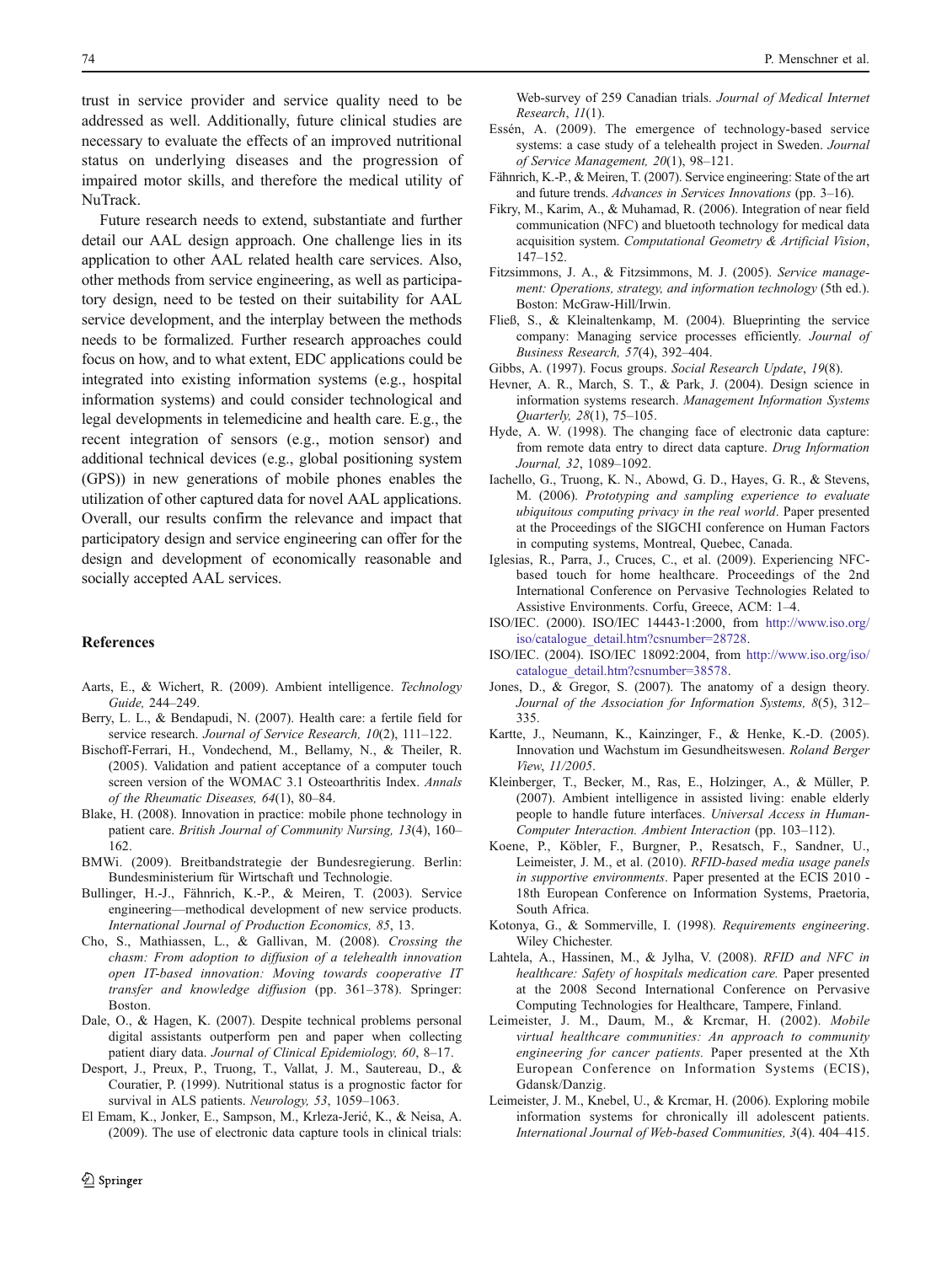- <span id="page-13-0"></span>Leimeister, J. M., Knebel, U., & Krcmar, H. (2007). RFID as enabler for the boundless real-time organisation: empirical insights from Germany. International Journal of Networking and Virtual Organsations, 4(1), 45–64.
- Löser, C., von Herz, U., Küchler, T., et al. (2003). Quality of life and nutritional state in patients on home enteral tube feeding. Nutrition, 19, 605–611.
- Löser, C., Lübbers, H., Mahlke, R., & Lankisch, P. G. (2007). Der ungewollte Gewichtsverlust des alten Menschen. Dtsch Arztebl, 104(49), 3411–3420.
- Ludolph, A. (2006). 135th ENMC international workshop: nutrition in amyotrophic lateral sclerosis 18–20 of March 2005, Naarden, The Netherlands. Neuromuscular Disorders, 16(8), 530–538.
- Maglio, P. P., & Spohrer, J. (2008). Fundamentals of service science. Journal of the Academy of Marketing Science, 36, 3.
- Magnusson, P. (2003). Benefits of involving users in service innovation. European Journal of Innovation Management, 6, 228–238.
- McDonald, S. (2005). Studying actions in context: a qualitative shadowing method for organizational research. Qualitative Research, 5(4), 455.
- Menschner, P., Hartmann, M., & Leimeister, J. M. (2010). The nature of knowledge-intensive person-oriented services—challenges for leveraging service engineering potentials. Paper presented at the The Second International Symposium on Service Science ISSS 2010, Leipzig, Germany.
- Morak, J., Kollmann, A., Hayn, D., Kastner, P., Humer, G., & Schreier, G. (2007). Improving telemonitoring of heart failure patients with NFC technology. Paper presented at the Proceedings of the fifth IASTED International Conference: biomedical engineering, Innsbruck, Austria.
- Morak, J., Hayn, D., Kastner, P., Drobics, M., & Schreier, G. (2009). Near field communication technology as the key for data acquisition in clinical research. Paper presented at the First International Workshop on Near Field Communication, Hagenberg, Austria.
- Mufti, M., Agouridis, D., Din, S. u., & Mukhtar, A. (2009). Ubiquitous wireless infrastructure for elderly care. Paper presented at the Proceedings of the 2nd International Conference on Pervasive Technologies Related to Assistive Environments, Corfu, Greece.
- Mukasa, K. S., Holzinger, A., & Karshmer, A. I. (2008). Workshop on intelligent user interfaces for ambient assisted living. Paper presented at the Proceedings of the 13th international conference on Intelligent user interfaces, Gran Canaria, Spain.
- Naranjo, J.-C., Fernandez, C., Sala, P., Hellenschmidt, M., & Mercalli, F. (2009). A Modelling Framework for Ambient Assisted Living Validation. Paper presented at the Proceedings of the 5th International Conference on Universal Access in Human-Computer Interaction. Part II: Intelligent and Ubiquitous Interaction Environments, San Diego, CA.
- Nielsen, J. (1993). Usability engineering. San Francisco: Morgan Kaufmann Publishers.
- Nielsen, J. (1994). Estimating the number of subjects needed for a thinking aloud test. Int. J. Hum.-Comput. Stud., 41(3), 385–397.
- Nyholm, D., Kowalski, J., & Aquilonius, S.-M. (2004). Wireless realtime electronic data capture for self-assessment of motor function and quality of life in Parkinson's disease. Movement Disorders, 19(4), 446–451.
- O'Grady, M., Muldoon, C., Dragone, M., Tynan, R., & O'Hare, G. (2010). Towards evolutionary ambient assisted living systems. Journal of Ambient Intelligence and Humanized Computing,  $1 - 15$ .
- OECD. (2005). Long-term care for older people. Paris: OECD Publishing.

OECD. (2009). OECD health data 2009. Paris: OECD Publishing.

- Oliveira, P. M., & von Hippel, E. A. (2009). Users as service innovators: The case of banking services. MIT Sloan Research Paper No. 4748-09.
- Palmblad, M., & Tiplady, B. (2004). Electronic diaries and questionnaires: designing user interfaces that are easy for all patients to use. Quality of Life Research, 13, 1199–1207.
- Patrício, L., Fisk, R. P., & Cunha, J. F. (2008). Designing multiinterface service experiences: the service experience blueprint. Journal of Service Research, 10(4), 17.
- Postolache, O., Madeira, R. N., Correia, N., & Girão, P. S. (2009). UbiSmartWheel: a ubiquitous system with unobtrusive services embedded on a wheelchair. Paper presented at the Proceedings of the 2nd International Conference on Pervasive Technologies Related to Assistive Environments, Corfu, Greece.
- Resatsch, F., Sandner, U., Leimeister, J. M., & Krcmar, H. (2008). Do point of sale RFID-based information services make a difference? Analyzing consumer perceptions for designing smart product information services in retail business. Electronic Markets, 18(3), 216–231.
- Richter, J. G., Nixdorf, M., Koch, T., Schneider, M., Becker, A., & Monser, R. (2006). Mobile Computing instead of paper based documentation in German Rheumatology. Paper presented at the Proceedings of the International Conference on Mobile Business.
- Rogers, Y. (2006). Moving on from Weiser's Vision of Calm Computing: Engaging UbiComp Experiences. UbiComp 2006: Ubiquitous Computing, 404–421.
- Scanaill, C., Carew, S., Barralon, P., Noury, N., Lyons, D., & Lyons, G. (2006). A review of approaches to mobility telemonitoring of the elderly in their living environment. Annals of Biomedical Engineering, 34(4), 547–563.
- Schauder, P. (2006). Ernährungsmedizin Prävention und Therapie. München: Elsevier, Urban und Fischer.
- Schweiger, A., Sunyaev, A., Leimeister, J. M., & Krcmar, H. (2007). Toward seamless healthcare with software agents. Communications of the Association for Information Systems, 19, 692–709.
- Shostack, L. G. (1982). How to design a service. European Journal of Marketing, 16(1), 49–63.
- Shostack, L. G. (1984). Design services that deliver. Harvard Business Review, 84115, 133–139.
- Siek, K. A., Connelly, K. H., Rogers, Y., Rohwer, P., Lambert, D., & Welch, J. L. (2006). When do we eat? An evaluation of food items input into an electronic food monitoring application. Paper presented at the Pervasive Health Conference and Workshops, 2006.
- Simon, H. A. (1996). The sciences of the artificial (3rd ed.). Cambridge: MIT Press.
- Smith, A. D., & Offodile, F. (2002). Information management of automatic data capture: an overview of technical developments. Information Management & Computer Security, 10(3), 109–118.
- Steg, H., Strese, H., Loroff, C., Hull, J., & Schmidt, S. (2006). Europe is facing a demographic challenge–ambient assisted living offers solutions. IST Project Report on Ambient Assisted Living.
- Stratton, R., Green, C., & Elia, M. (2003). Disease-related malnutrition: an evidence-based approach to treatment. CABI publishing.
- Sun, H., Florio, V. D., Gui, N., & Blondia, C. (2010). The missing ones: Key ingredients towards effective ambient assisted living systems. Journal of Ambient Intelligence Smart Environments, 2 (2), 109–120.
- Uhrich, F., Sandner, U., Resatsch, F., Leimeister, J. M., & Krcmar, H. (2008). RFID in retailing and customer relationship management. The Communications of the Association for Information Systems, 23, 219–234.
- van de Kar, E., & den Hengst, M. (2009). Involving users early on in the design process: closing the gap between mobile information services and their users. Electronic Markets, 19(1), 31-42.